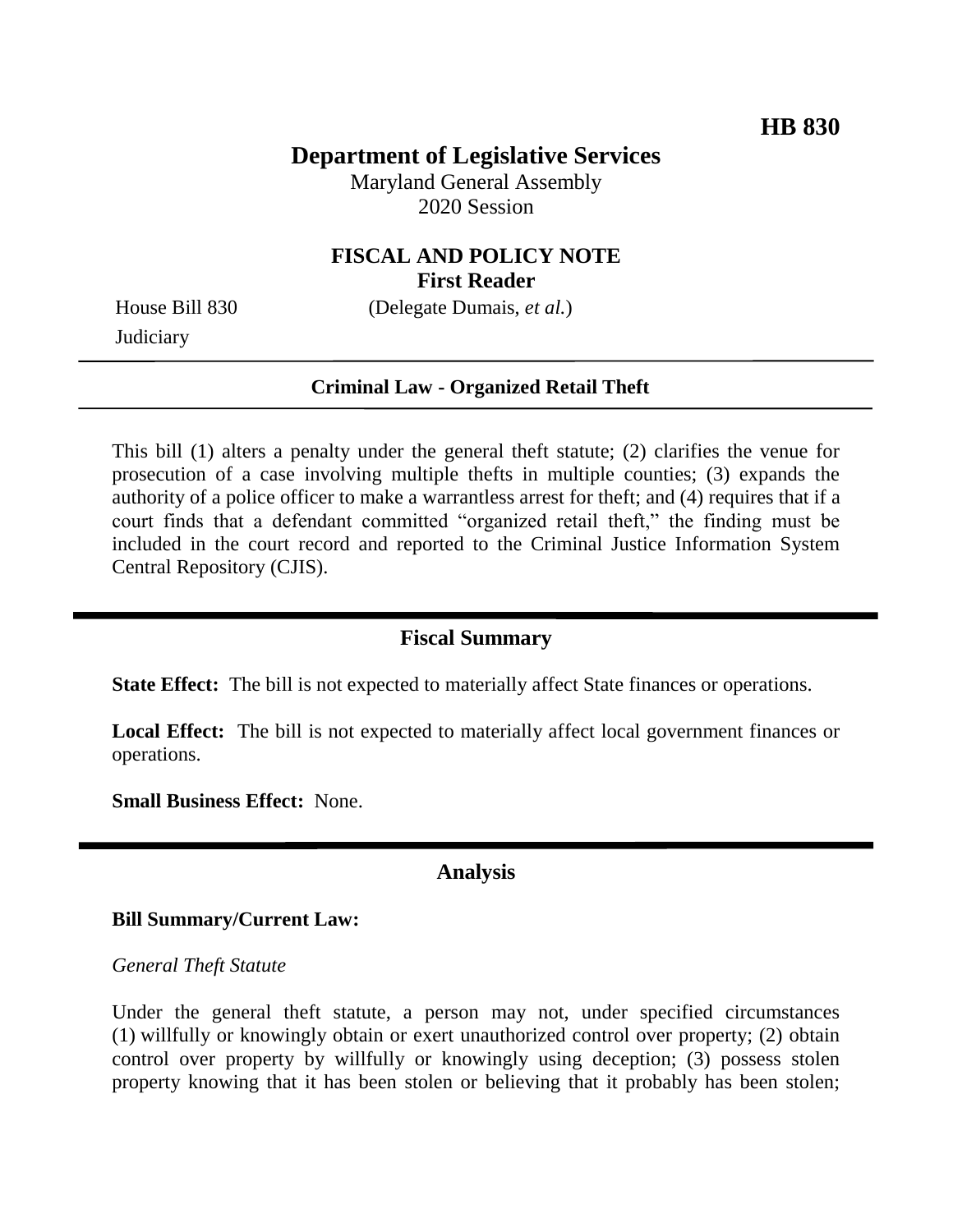(4) obtain control over property knowing that the property was lost, mislaid, or delivered under a mistake as to the identity of the recipient or nature or amount of the property; or (5) obtain the services of another that are available only by compensation by deception or with knowledge that the services are provided without the provider's consent. A violator is required to restore the owner's property or pay the owner the value of the property or services and is subject to the penalties listed below:

| <b>Value of Property and/or Services</b>                       | <b>Maximum Penalty</b>                                                                                                                                   |
|----------------------------------------------------------------|----------------------------------------------------------------------------------------------------------------------------------------------------------|
| Less than $$100*$                                              | Misdemeanor $-90$ days imprisonment<br>and/or \$500 fine                                                                                                 |
| At least \$100 but less than $$1,500*$                         | Misdemeanor $-6$ months imprisonment<br>and/or \$500 fine (first conviction) or<br>1 year imprisonment and/or \$500 (second<br>or subsequent conviction) |
| Less than $$1,500$ (four or more prior theft<br>convictions)** | Misdemeanor $-5$ years imprisonment<br>and/or $$5,000$ fine                                                                                              |
| At least \$1,500 but less than \$25,000                        | Felony $-5$ years imprisonment and/or<br>\$10,000 fine                                                                                                   |
| At least \$25,000 but less than \$100,000                      | Felony $-10$ years imprisonment and/or<br>\$15,000 fine                                                                                                  |
| \$100,000 or more                                              | Felony $-20$ years imprisonment and/or<br>\$25,000 fine                                                                                                  |

\*Subject to two-year statute of limitations. \*\*Subject to specified notice requirements.

Section 7-110 of the Criminal Law Article specifies presumptions and permitted and prohibited defenses to the crime of theft.

### *Altered Penalties*

As noted above, a person who has four or more prior theft convictions and is convicted of theft of property/services valued at less than \$1,500 is subject to increased penalties. The bill (1) lowers the minimum number of prior theft convictions for this penalty to three and (2) eliminates the requirement that a State's Attorney provide notice meeting specified criteria prior to seeking this penalty.

*Scheme/Continuing Course of Conduct and Venue*

When a person commits a theft under one scheme or continuing course of conduct, whether from the same or *several sources,* the conduct may be considered as one crime and the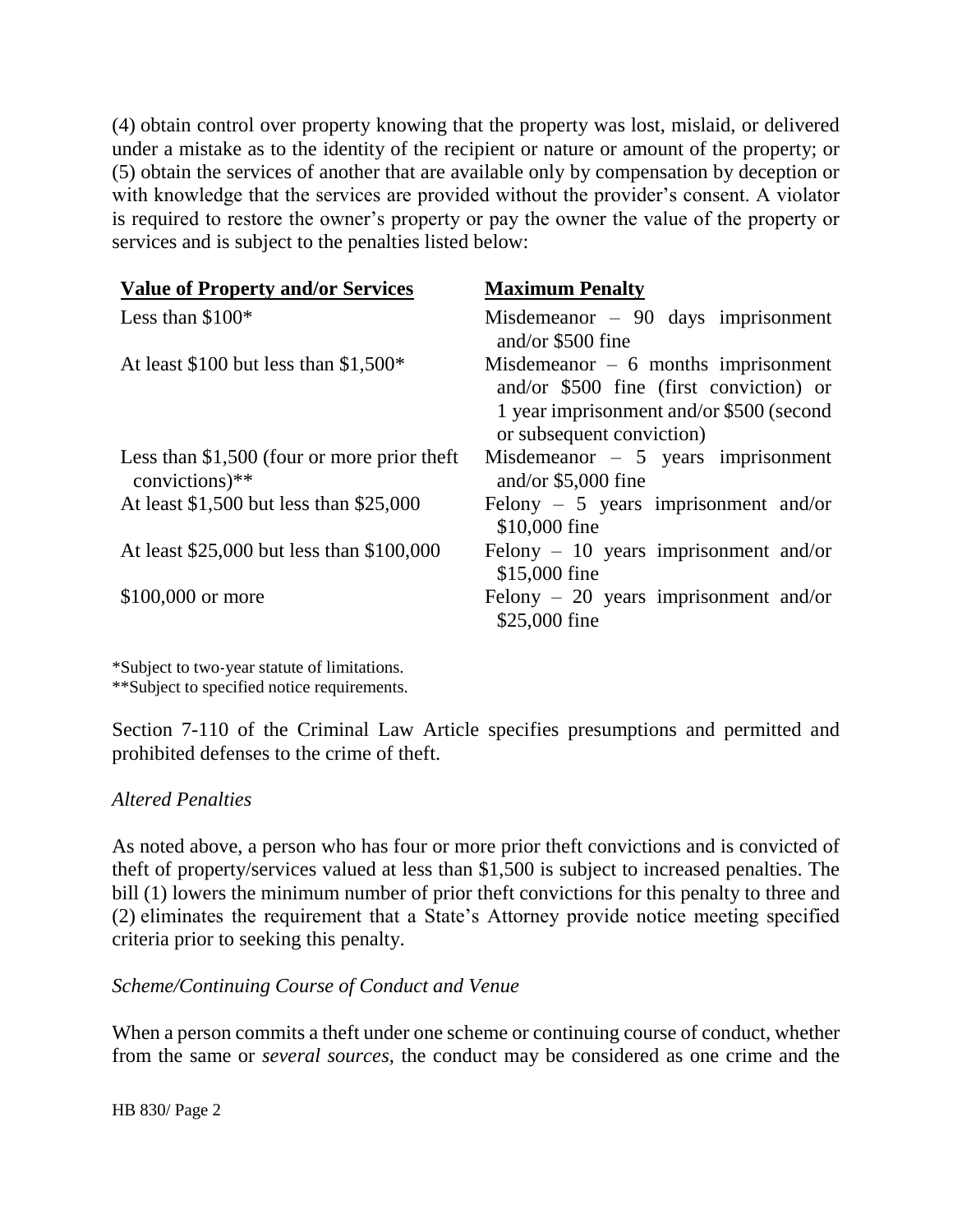value of the property or services may be aggregated in determining whether the theft is a felony or misdemeanor.

The bill (1) applies this provision to a theft committed against the same or *multiple victims* and (2) specifies that multiple thefts committed by the same person in multiple counties under one scheme or continuing course of conduct may be aggregated and prosecuted in any county in which any one of the thefts occurred.

## *Specific Crimes Subject to a Warrantless Arrest*

Under current law, a police officer may make a warrantless arrest if the police officer has probable cause to believe:

- that the person has committed a specified crime; and
- that unless the person is arrested immediately, the person (1) may not be apprehended; (2) may cause physical injury or property damage to another; or (3) may tamper with, dispose of, or destroy evidence.

The specified crimes include general theft or motor vehicle theft where the value of the property or service stolen is *less than \$1,000* or an attempt to commit these crimes.

The bill (1) increases the maximum value for a warrantless arrest for theft to *\$1,500* (the current threshold for misdemeanor theft); (2) specifies that a theft involving property/services valued at less than \$1,500 committed by a person with three or more prior theft convictions (per the bill) is eligible for a warrantless arrest; and (3) removes theft of a motor vehicle valued at less than \$1,000 from the list of specified crimes.

## *Organized Retail Theft – Court Finding*

Under the bill, "organized retail theft" means the commission, either alone or with one or more other persons, of a series of thefts of retail merchandise from one or more retail merchants with the intent to (1) return the merchandise to the merchant for value or (2) resell, trade, or barter the merchandise for value.

Under the bill, if a defendant is convicted of or receives a probation before judgment for general theft under § 7-104 of the Criminal Law Article, on request of the State's Attorney, the court must make a finding of fact based on evidence produced at trial as to whether the crime is "organized retail theft." The State has the burden of proving by a preponderance of the evidence that the crime is organized retail theft.

HB 830/ Page 3 If the court finds that the crime is organized retail theft, that finding must become part of the court record for purposes of reporting to CJIS.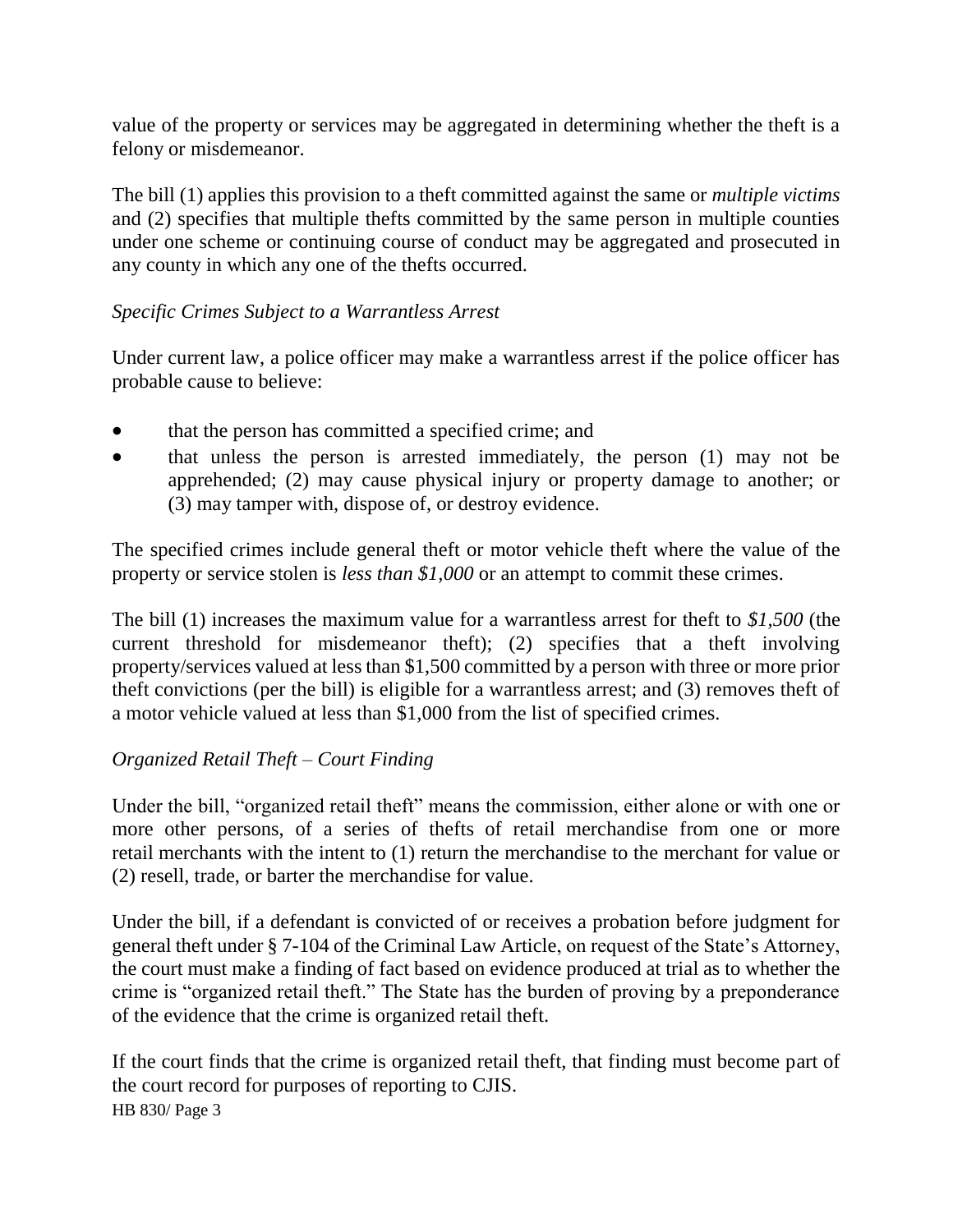**Background:** The Division of Correction advises that during fiscal 2019, it conducted intakes on four individuals for one or more of the offenses relating to theft schemes involving at least \$1,500. Three of the four individuals had only one offense. One inmate had four offenses of the same type, which were all from the same county.

**Exhibit 1** includes data on the number of general theft violations and convictions in the trial courts during fiscal 2019. Data is not readily available on how many defendants had prior convictions for theft.

| <b>Exhibit 1</b><br><b>General Theft – Violations and Convictions in the</b><br><b>District Court and the Circuit Courts</b><br><b>Fiscal 2019</b> |                          |                          |                         |                         |  |
|----------------------------------------------------------------------------------------------------------------------------------------------------|--------------------------|--------------------------|-------------------------|-------------------------|--|
|                                                                                                                                                    | <b>District</b><br>Court | <b>District</b><br>Court | <b>Circuit</b><br>Court | <b>Circuit</b><br>Court |  |
| <b>Charge</b>                                                                                                                                      | <b>Violations</b>        | <b>Convictions</b>       | <b>Violations</b>       | <b>Convictions</b>      |  |
| Theft Less than \$100                                                                                                                              | 12,242                   | 1,444                    | 2,154                   | 149                     |  |
| Theft \$100 to \$1,500                                                                                                                             | 17,598                   | 1,707                    | 5,084                   | 592                     |  |
| Theft \$1,500 to \$25,000                                                                                                                          | 5,857                    | 201                      | 2,501                   | 225                     |  |
| Theft \$25,000 to \$100,000                                                                                                                        | 501                      | 13                       | 109                     | 16                      |  |
| Theft $$100,000+$                                                                                                                                  | 65                       | $\overline{2}$           | 47                      | 7                       |  |
| Theft Scheme $-$ \$100 to \$1,500                                                                                                                  | 921                      | 81                       | 218                     | 33                      |  |
| Theft Scheme $-$ \$1,500 to                                                                                                                        | 870                      | 60                       |                         | 83                      |  |
| \$25,000                                                                                                                                           |                          |                          | 399                     |                         |  |
| Theft Scheme $-$ \$25,000 to                                                                                                                       | 64                       | 4                        |                         | 15                      |  |
| \$100,000                                                                                                                                          |                          |                          | 115                     |                         |  |
| Theft Scheme $-$ \$100,000+                                                                                                                        | 25                       | $\theta$                 | 47                      | 12                      |  |
| Source: Maryland Judiciary                                                                                                                         |                          |                          |                         |                         |  |

# **Additional Information**

**Prior Introductions:** None.

**Designated Cross File:** SB 598 (Senators Cassilly and Ready) - Judicial Proceedings.